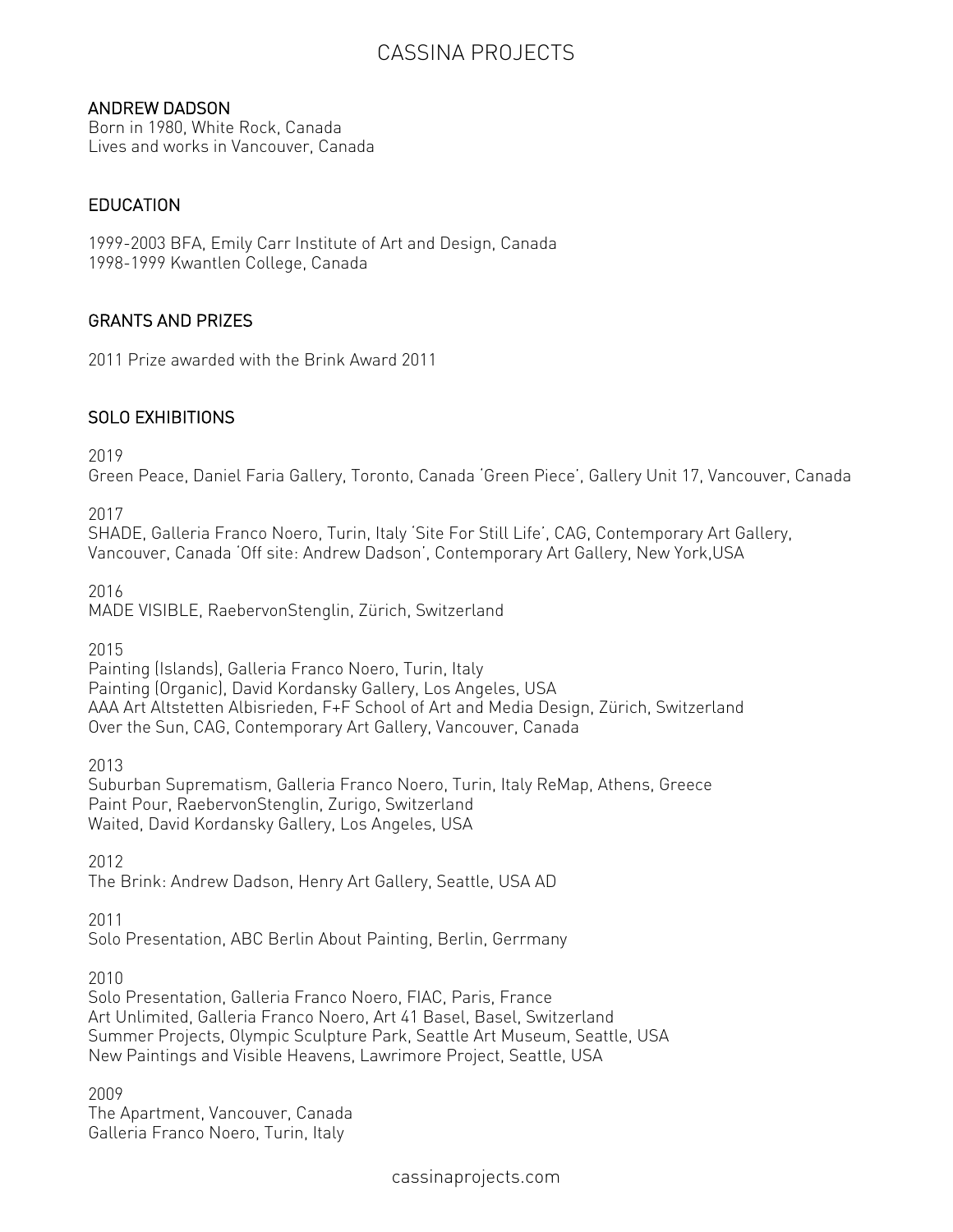# CASSINA PROJECTS

2008 The baby still has oil in his ears, The Apartment, Vancouver, Canada

2007

Evening all afternoon, Charles H. Scott Gallery, Emily Carr Institute of Art and Design, Vancouver, Canada

2005 Neon Bank, Or Gallery, Vancouver, Canada

2002 Aforementioned, Helen Pitt Art Gallery, Vancouver, Canada

## GROUP EXHIBITIONS

2021

x\_minimal, curated by Friederike Nymphius, CASSINA PROJECTS, Milan, Italy

2018

ANDREW DADSON / MARTINO GAMPER Painting and Resting', Galerie Mehdi Chouakri, Berlin, Germany Nose Job, BBQLA, Los Angeles, USA

2017 N. Vancouver, The Polygon, Vancouver, Canada

2016

Art Parcours, Art Basel, Basel, Switzerland Summer 2016: Collection Works', Rennie Collection at Wing Sang, Vancouver, Canada

2015 De Pictura Vol.III, Metropolitan Art Society, Beirut, Lebanon

2014

De Pictura Vol. II, 11 Columbia, Monaco De Pictura, Galleria Franco Noero, Turin, Italy

2013

Les traces matérielles, la temporalité et le geste en art contemporain (Material Traces: Time and the Gesture in Contemporary Art), Galerie Leonard & Bina Ellen, Université Concordia, Montreal, Canada

2012

Again and Again and Again, Vancouver Art Gallery, Vancouver, Canada Phantasmagoria, Presentation House Gallery - PHG, North Vancouver, Canada Take The Leap. Peep-Hole Annual Benefit, Peep-Hole, Milan, Italy